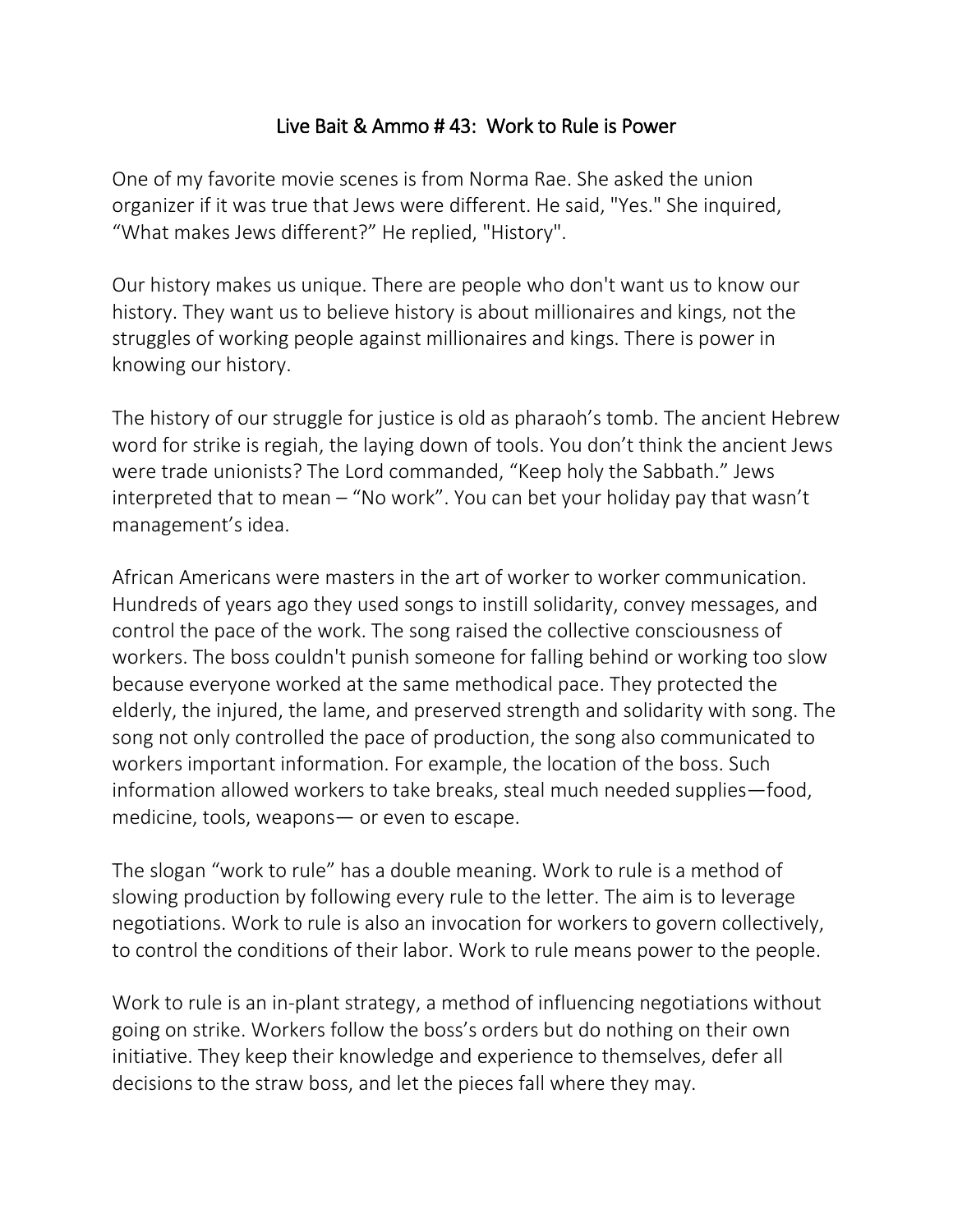Work to rule has roots to an article by Frank Bohn printed in the IWW newsletter Solidarity in 1912. Bohn wrote: "Sabotage means strike and stay in the shop. Striking workers thus are enabled to draw pay and keep out scabs while fighting capitalists."

Historically, sabotage did not mean destruction of machinery or property. The word sabotage "was first used officially by French labor organizations in 1897". The French word sabot means wooden shoe. The term sabotage originates from the French expression "Travailler a coups de sabots," meaning "to work as one wearing wooden shoes," that is, slow and clumsy. In the 1915 pamphlet, Sabotage, Elizabeth Gurley Flynn wrote, "Sabotage is not physical violence; sabotage is an internal industrial process." [source: Rebel Voices: An IWW Anthology ]

In the 1930's union members occupied factories. The sit down strikes were illegal, but there is a higher authority than the bossing class. When workers work to rule human rights take precedent over property rights. In the 1930's workers claimed ownership of their jobs and stared down the barrel of a gun to win union recognition.

Why shouldn't we occupy plants? Why should we walk out on the jobs that belong to us? Why should we allow the boss to give our jobs away? Whole communities have been destroyed by ruthless owners. We have a right to defend ourselves. The struggle of the bossing class against the working class is about control of production and corporate manipulation of supply. The name of the game is Monopoly not free enterprise.

Management thinks they control the plant with their clipboards, portable phones, and panties twisted in a knot. But when workers work to rule the bosses find out who really runs the plant, who keeps machines humming, production flowing, and the money coming in.

Owners have declared an overcapacity in the auto industry. The Big 3 with support of the Federal Reserve saturated the market with 0% financing. In preparation for negotiations they built up massive inventories. Unemployment escalated as 2.6 million manufacturing jobs were exported. Conditions are ideal for concessions.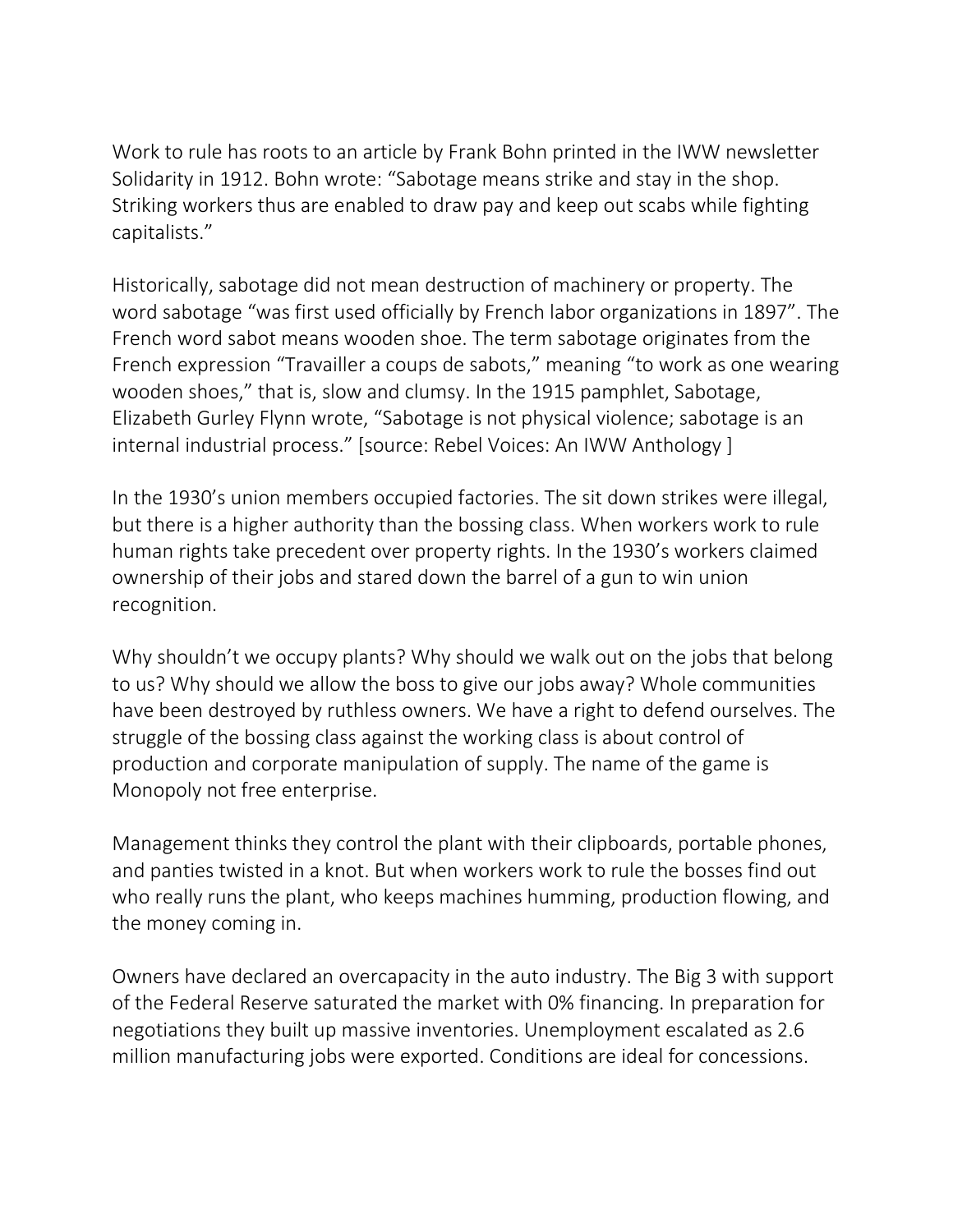Why should workers contribute to the stockpile? Why should we increase productivity when only the least productive, the CEOs, are rewarded? Why should labor sacrifice? There's a solution to overcapacity: a shorter work week. There's a solution to concession bargaining: work to rule. In the 1980's Jerry Tucker, a UAW Servicing Rep in St. Louis organized a work to rule campaign at Moog Industries, an automotive parts supplier. The recession coupled with Reagan's antagonism toward unions incited a relentless drive for concessions. Workers needed a new strategy to combat the tactics of heavy handed union busters.

Moog was profitable, but the company wanted to take advantage of the trend and demand concessions. They hired one of the most expensive union busting law firms in St. Louis. The legal vultures expected the union to go out on strike; they were prepared. Instead, union members voted the contract down and decided on an in-plant strategy – work to rule.

They continued to work, but without a contract the gloves were off. Workers have a federally protected right to "concerted union activity". They have a right to seek redress for grievances, but without a contract they do not have a collaborative commitment with management to resolve the conflict. Instead of following an orderly grievance process, workers confronted the boss en masse. Chaos ensued.

Whole departments shut down while workers argued in the boss's office. They "ran the plant backwards." They didn't damage equipment but they wreaked havoc with production by following all the Process Control Instructions to a T. Without a contract they were free to engage in "concerted union activity" as they saw fit. Everyone refused overtime. It was all for one and one for all. Disciplinary action of an individual crashed into a wall of mass resistance. The in-plant strategy succeeded.

All concessions were rolled back and all discharged workers were reinstated and made whole. Jerry Tucker helped organize five other UAW work to rule campaigns in the 1980's. They were all successful. In an era when concessions were the norm and union busting was in vogue work to rule empowered workers with the tools to fight back and win.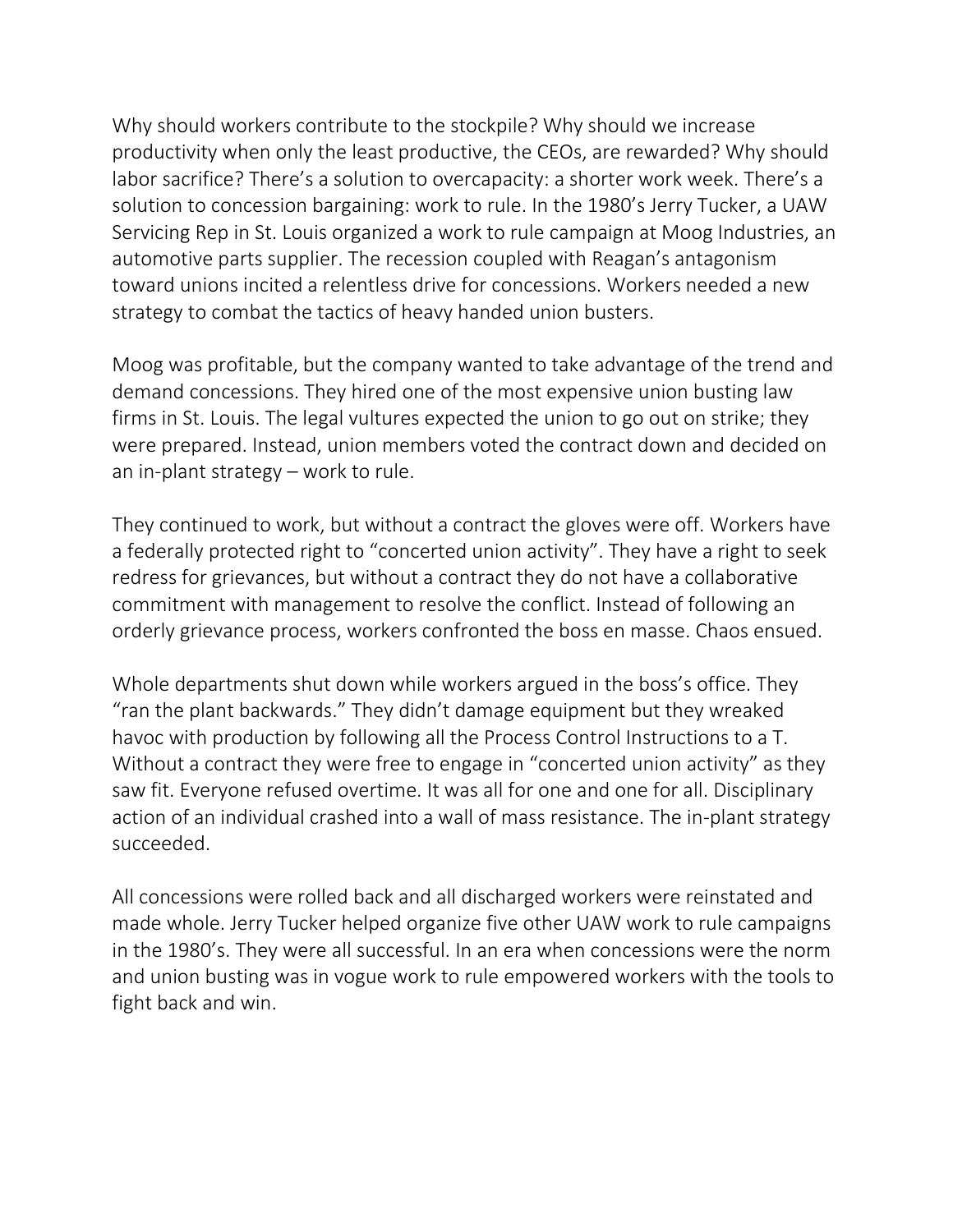The bossing class has perverted the traditional meaning of sabotage into malicious destruction of property. They must have looked into their own souls for the new definition.

When bosses order us to pass along substandard quality, it is, by their own definition, sabotage. When Ford designs vehicles that roll over or blow up on impact, it's sabotage. When GM sells out, shuts down, spins off, and thereby guts the city of Flint, it's sabotage. When Delphi builds all its new plants outside the US while closing American factories, it's sabotage. When CEOs layoff thousands of workers and reward themselves with multi million dollar perks, it's sabotage. When the President of the United States commits soldiers to war under false pretenses, bankrupts the treasury with lavish rewards to his cronies, and encourages a trade policy that exports American jobs, it's not patriotism, it's sabotage.

Workers are not saboteurs. Workers want to build, not destroy. Work to rule simply means: to rigorously adhere to Process Control Instructions and strive to meet the stated goals of high quality, lean inventory, and just in time delivery in order to compel "cooperation" from the boss. Working to rule is like keeping kosher – a strict code of law.

In May 1902 kosher meat prices in New York City jumped 50% in one day. Jewish women walked into kosher butcher shops, picked up the meat, and dropped it on the floor. They didn't loot, they didn't steal, they didn't destroy property. The owners were free to dust off their product and put it back on the shelves. But the meat was no longer kosher, it was trayf, unfit to eat. No one would buy it. Prices returned to normal the next day. Kosher laws like ISO Quality Programs rely on a collaborative commitment. Kosher has no meaning outside a working relationship. Kosher like "Quality" is not a label, it is a living agreement that promotes the highest

standards.

By exporting jobs, laying off workers, and passing along shoddy products, management commits a lethal act of sabotage, violates the ethic of work, and betrays the relationship that upholds quality, production, delivery, and loyalty.